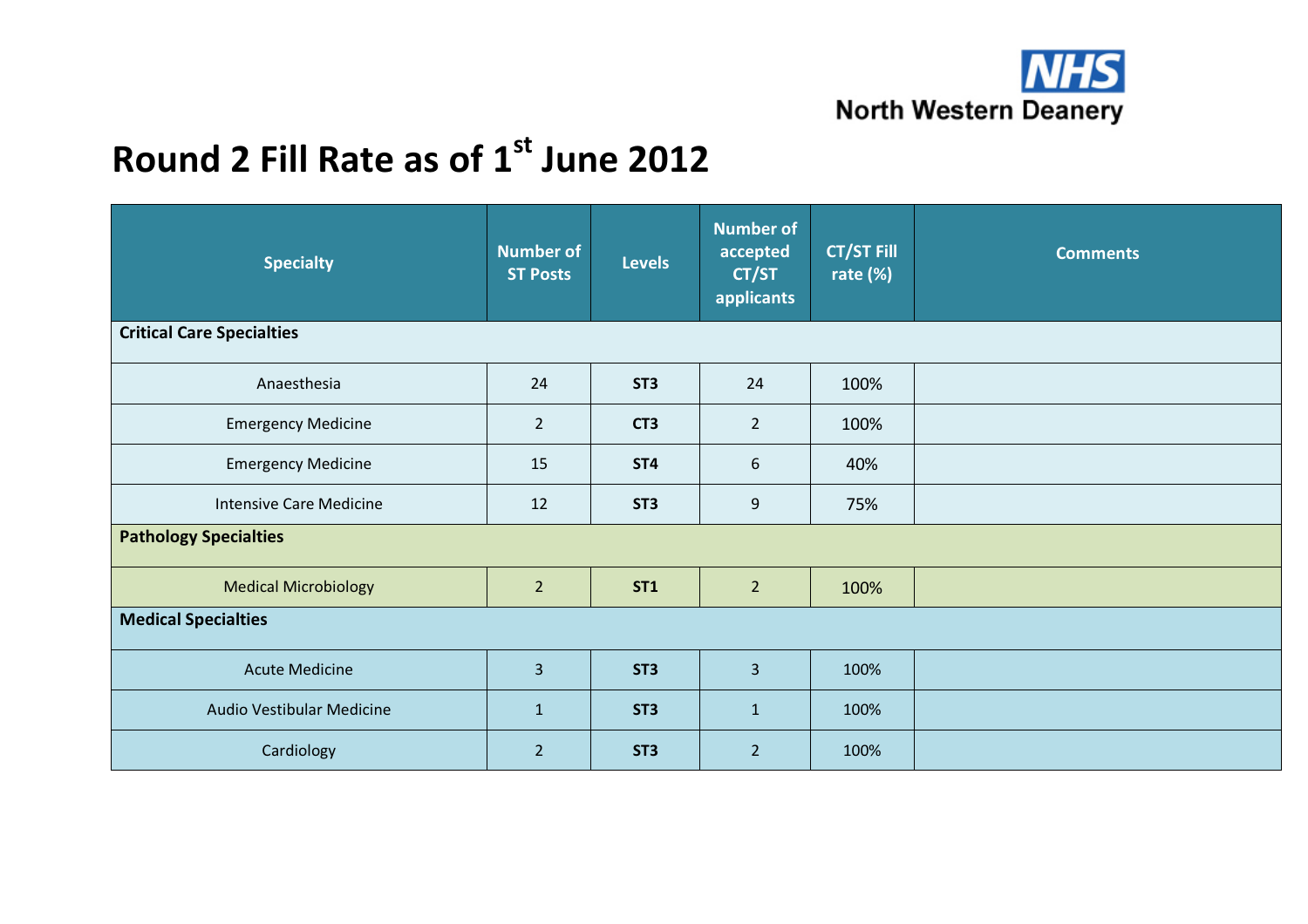

| <b>Specialty</b>                    | <b>Number of</b><br><b>ST Posts</b> | <b>Levels</b>   | <b>Number of</b><br>accepted<br>CT/ST<br>applicants | <b>CT/ST Fill</b><br>rate $(%)$ | <b>Comments</b>                                                                                                             |
|-------------------------------------|-------------------------------------|-----------------|-----------------------------------------------------|---------------------------------|-----------------------------------------------------------------------------------------------------------------------------|
| <b>Medical Specialties (cont.d)</b> |                                     |                 |                                                     |                                 |                                                                                                                             |
| <b>Clinical Oncology</b>            | $\mathbf{1}$                        | ST <sub>3</sub> | <b>TBC</b>                                          | <b>TBC</b>                      |                                                                                                                             |
| <b>Endocrinology &amp; Diabetes</b> | 8                                   | ST <sub>3</sub> | 8                                                   | 100%                            |                                                                                                                             |
| Gastroenterology                    | 3                                   | ST <sub>3</sub> | $\overline{3}$                                      | 100%                            |                                                                                                                             |
| <b>Genito-urinary Medicine</b>      | $\overline{2}$                      | ST <sub>3</sub> | <b>TBC</b>                                          | <b>TBC</b>                      |                                                                                                                             |
| <b>Geriatric Medicine</b>           | 9                                   | ST <sub>3</sub> | 8                                                   | 88%                             |                                                                                                                             |
| Haematology                         | $\mathbf{1}$                        | ST <sub>3</sub> | $\mathbf{1}$                                        | 100%                            |                                                                                                                             |
| Immunology                          | $\mathbf{1}$                        | ST <sub>3</sub> | $\boldsymbol{0}$                                    | 0%                              | Round 2 recruitment under way until 6 <sup>th</sup> June 2012 - see<br>https://www.nwpgmd.nhs.uk/ST3_Immunology_Recruitment |
| <b>Medical Oncology</b>             | $\overline{4}$                      | ST <sub>3</sub> | <b>TBC</b>                                          | <b>TBC</b>                      |                                                                                                                             |
| <b>Nuclear Medicine</b>             | $\overline{2}$                      | ST <sub>3</sub> | <b>TBC</b>                                          | <b>TBC</b>                      |                                                                                                                             |
| <b>Palliative Medicine</b>          | $\overline{2}$                      | ST <sub>3</sub> | $\overline{2}$                                      | 100%                            |                                                                                                                             |
| <b>Rehabilitation Medicine</b>      | $\mathbf{1}$                        | ST <sub>3</sub> | $\mathbf{1}$                                        | 100%                            |                                                                                                                             |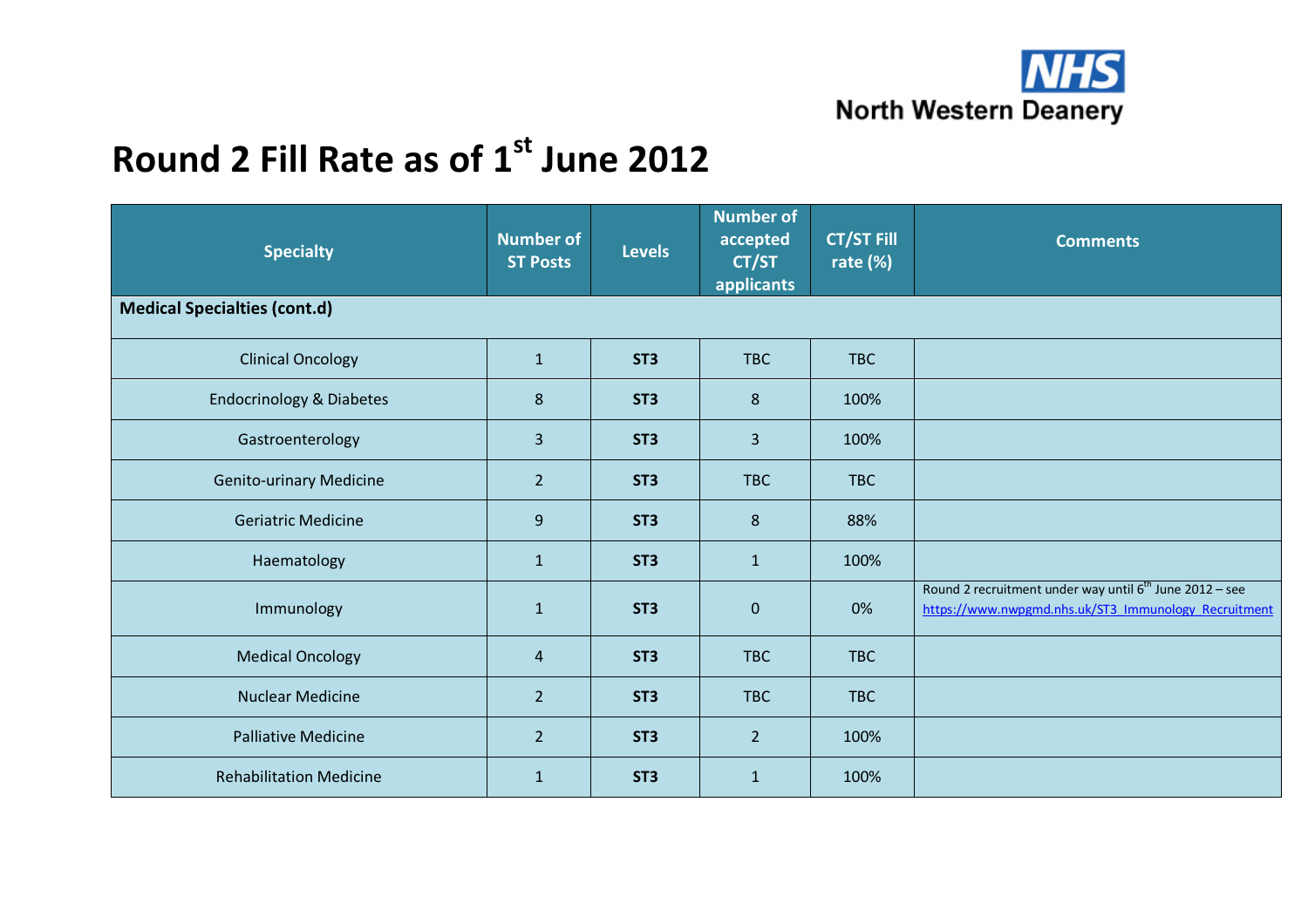

| <b>Specialty</b>                                       | <b>Number of</b><br><b>ST Posts</b> | <b>Levels</b>   | <b>Number of</b><br>accepted<br>CT/ST<br>applicants | <b>CT/ST Fill</b><br>rate $(\%)$ | <b>Comments</b>                                                   |  |  |
|--------------------------------------------------------|-------------------------------------|-----------------|-----------------------------------------------------|----------------------------------|-------------------------------------------------------------------|--|--|
| <b>Medical Specialties (cont.d)</b>                    |                                     |                 |                                                     |                                  |                                                                   |  |  |
| <b>Renal Medicine</b>                                  | $\overline{2}$                      | ST <sub>3</sub> | $\overline{2}$                                      | 100%                             |                                                                   |  |  |
| <b>Respiratory Medicine</b>                            | $\overline{2}$                      | ST <sub>3</sub> | $\overline{2}$                                      | 100%                             |                                                                   |  |  |
| Rheumatology                                           | 3                                   | ST <sub>3</sub> | $\overline{3}$                                      | 100%                             |                                                                   |  |  |
| Sports & Exercise Medicine                             | $\mathbf{1}$                        | ST <sub>3</sub> | $\mathbf{1}$                                        | 100%                             |                                                                   |  |  |
| Psychiatry Specialties as of 17 <sup>th</sup> May 2012 |                                     |                 |                                                     |                                  |                                                                   |  |  |
| <b>Core Psychiatry Training</b>                        | 5                                   | CT1             | $\overline{4}$                                      | 80%                              |                                                                   |  |  |
| <b>Core Psychiatry Training</b>                        | 10                                  | CT <sub>1</sub> |                                                     | <b>TBC</b>                       | Interviews scheduled for week commencing 22 <sup>nd</sup><br>June |  |  |
| <b>Child &amp; Adolescent Psychiatry</b>               | 3                                   | ST <sub>4</sub> | $\overline{2}$                                      | 67%                              |                                                                   |  |  |
| <b>Forensic Psychiatry</b>                             | $\overline{2}$                      | ST <sub>4</sub> | $\mathbf{1}$                                        | 50%                              |                                                                   |  |  |
| <b>General Adult Psychiatry</b>                        | $\overline{7}$                      | ST <sub>4</sub> | $\overline{7}$                                      | 100%                             |                                                                   |  |  |